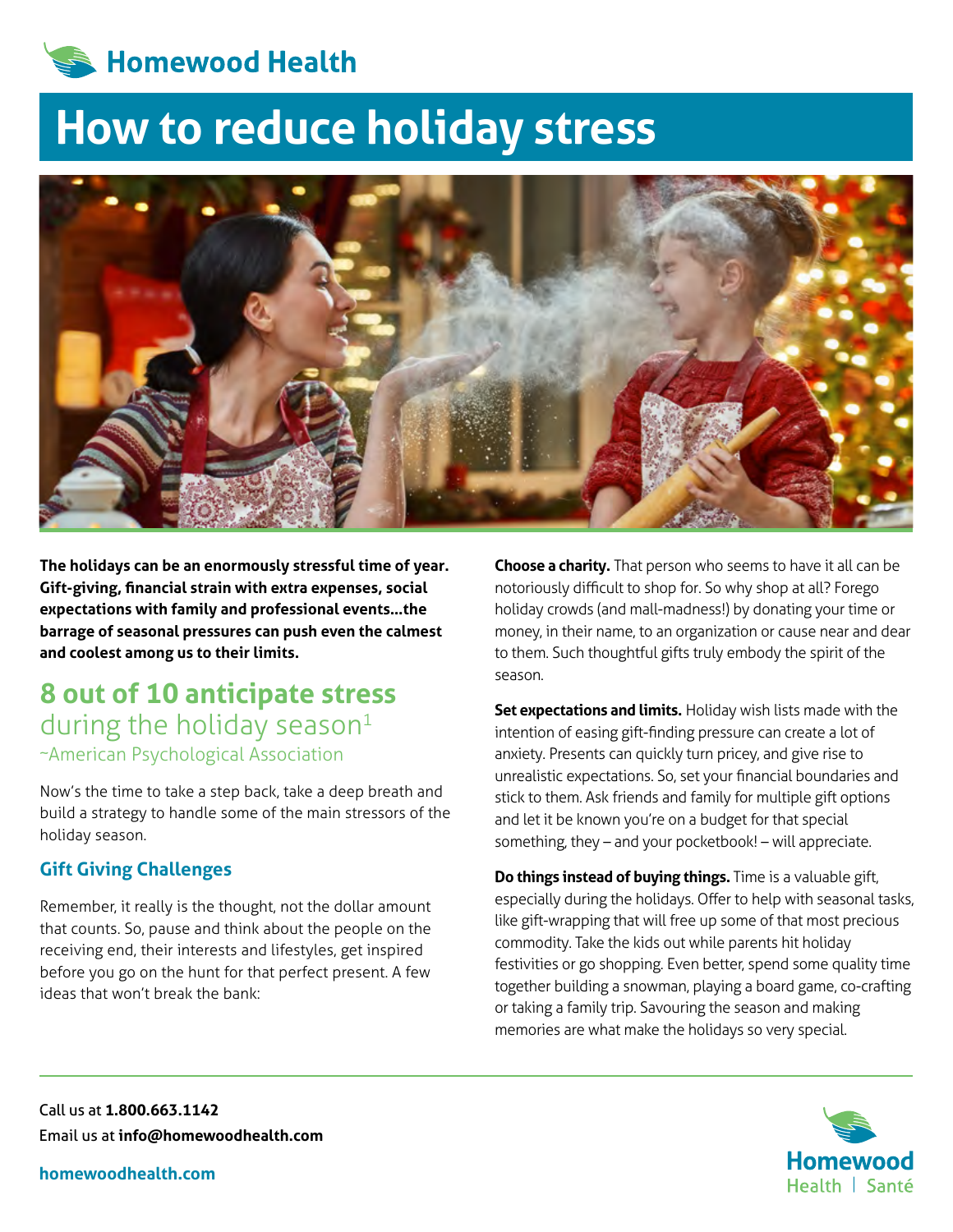## **Budgeting Holiday Spending**

The holidays can be expensive. Dinners, gift exchanges, and travelling to and from parties, gatherings and shopping centres quickly eat up cash. Budgeting is an easy way to plan for the holiday season, and prepares you for next year's spending. The more prepared you are, the less likely you are to rack up stress-inducing debt.

#### **Some tried and true tactics:**

**Create an overarching, realistic budget.** An annual budget with a section dedicated to the holidays will push you to save in small increments over time limiting end-of-the-year fiscal worries. Haven't done a budget this year? It's okay! Create a holiday-specific budget now, by outlining expenses and what you can spend during this time. Take into account travel, dining out, and other seasonal stapes that extend beyond gift giving.

**Lay down specific, holiday spending limits.** After your main budget, take a more micro view of your holiday money and allocate actual amounts and firm limits to each section and sub-section. Meticulously track your spending to ensure you aren't paying for the holidays into next year. Breaking down precisely where you want each dollar to go, from gifts to dinners and everything in between, then sticking to those caps will keep your spending (and peace of mind!) on track. It can also make choosing gifts easier: knowing your exact price points narrows the all-too-often overwhelming number of choices available to you from every storefront, internet pop-up and billboard.

**Make shopping lists.** Before you shop, set a game plan! Research sales, map out where you'll be shopping and plot your route for maximum efficiency and minimum stress. Take a list of what you want to buy at each stop and don't go beyond your list or your budget.

# **Minimising Social Stressors and Anxiety**

Beyond the tsunami of social media posts, commercials, cards, parties and invitations, the holidays also present a plethora of social events, obligations and stressors that can be upsetting. Again, foresight and planning can go a long way in taking care of your emotional well-being.

#### **Holiday work events**

Cookie exchanges, secret Santa's, office brunches and full-on seasonal parties…it seems almost inevitable that you'll end up participating in a holiday work event at some point before the season is over.

# **51% of offices schedule holiday events during business hours2** and those that don't frequently host off-hours events.

#### **Curb your stress by:**

Cookie exchanges, secret Santa's, office brunches and full-on seasonal parties…it seems almost inevitable that you'll end up participating in a holiday work event at some point before the season is over.

**Bringing a date (or good friend!)** Most holiday work gatherings are planned well in advance and welcome "plus ones". This provides ample time and opportunity to schedule time with your significant other or to arrange time with a companion that'll help you enjoy the event and put you at ease.

**Identifying specific stressors and making a plan.** Prior to the event, ask yourself what exactly is causing your anxiety? Uncomfortable in social settings? Won't know anyone or what to say to those you do? Figuring out exactly what the most worrisome things for you are helps break down what may seem like an overwhelming challenge into smaller, more manageable pieces. Plan when you'll go, how long you'll stay, and who you'll make an effort to talk to. Wear something you feel good in, and that's comfortable to alleviate some of the possible uneasiness. Remember, most holiday work events aren't too long and have a clearly arranged beginning and end time. You can do it!

**Limiting your drinking.** You may think it'll "take the edge off" or "loosen you up" for conversations or introductions, but using alcohol as a social crutch can backfire and actually make you feel less in control of a situation or more uncomfortable with yourself and others. Be aware, although it may be a social gathering, a work event is still an extension of your professional environment. So, don't drink at all, or decide on an exact limit to keep things predictable, safe and fun.